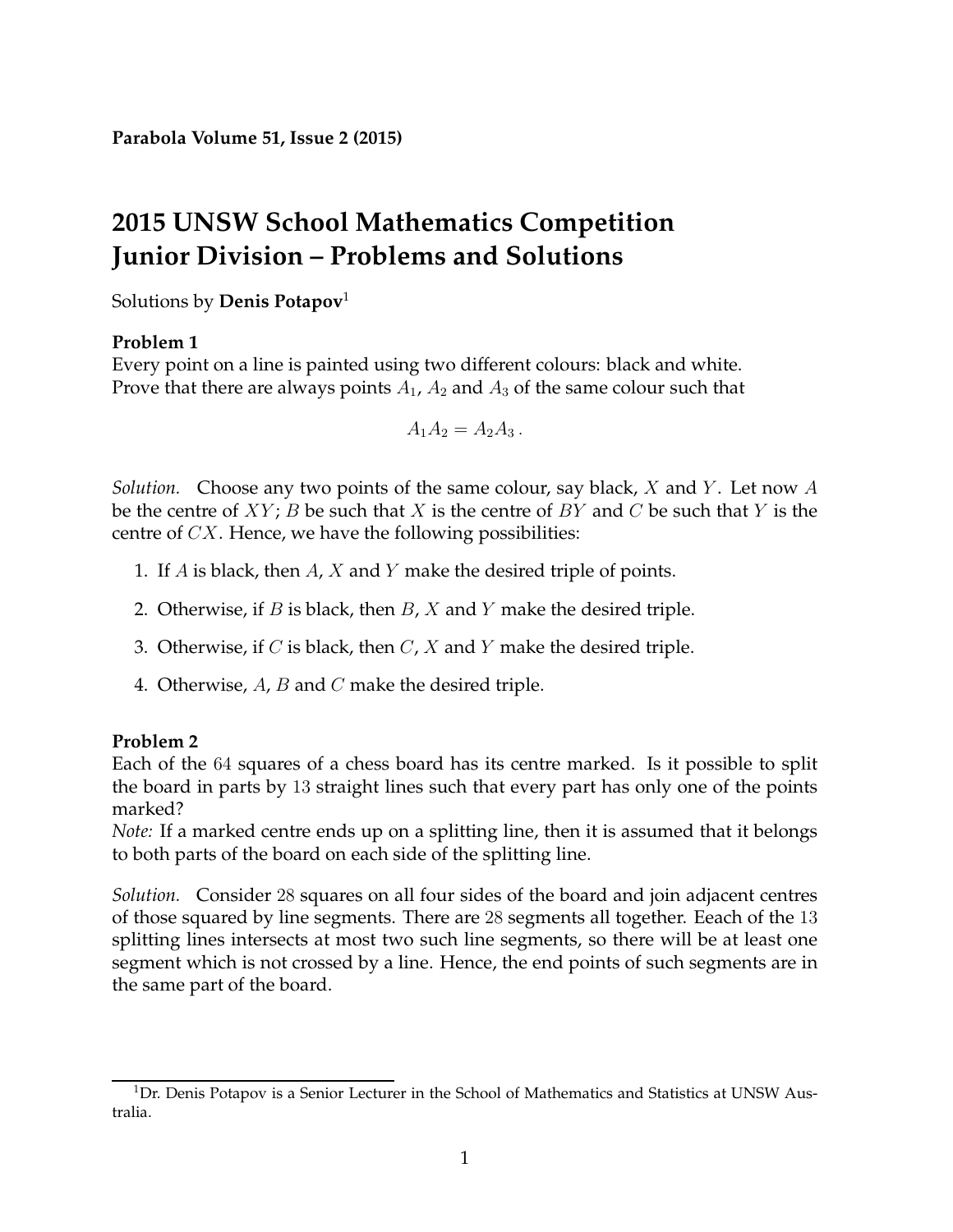Solve the equation

$$
\sqrt{4x+5} - \sqrt{3x+16} = \sqrt{7x-13} - \sqrt{6x-2}.
$$

*Solution.* Write the equation in the form

$$
\sqrt{4x+5} + \sqrt{6x-2} = \sqrt{7x-13} + \sqrt{3x+16}.
$$

In such form, since

$$
(4x + 5) + (6x - 2) = (7x - 13) + (3x + 16),
$$

after squaring of both sides, we arrive at

$$
\sqrt{4x+5} \times \sqrt{6x-2} = \sqrt{7x-13} \times \sqrt{3x+16}
$$
.

Squaring again gives

$$
(4x + 5) \times (6x - 2) = (7x - 13) \times (3x + 16) \iff x^2 - 17x + 66.
$$

The latter solves to

$$
x=6 \text{ and } x=11.
$$

#### **Problem 4**

A triangle  $\triangle ABC$  has squares  $ABMP$  and  $BCDK$  built on its outer sides. Prove that the median BE of the triangle  $\triangle ABC$  is also an altitude of the triangle  $\triangle BMK$ .

*Solution.* Rotate the triangle  $\triangle ABC$  by 90° around vertex B as shown on the picture below. After such transformation, the median BE becomes the mid-segment of the triangle  $\triangle KMC'$ . That is, on one hand,  $BE'$  is parallel to  $KM$ , and on the other hand, it is perpendicular to the median  $BE$ .

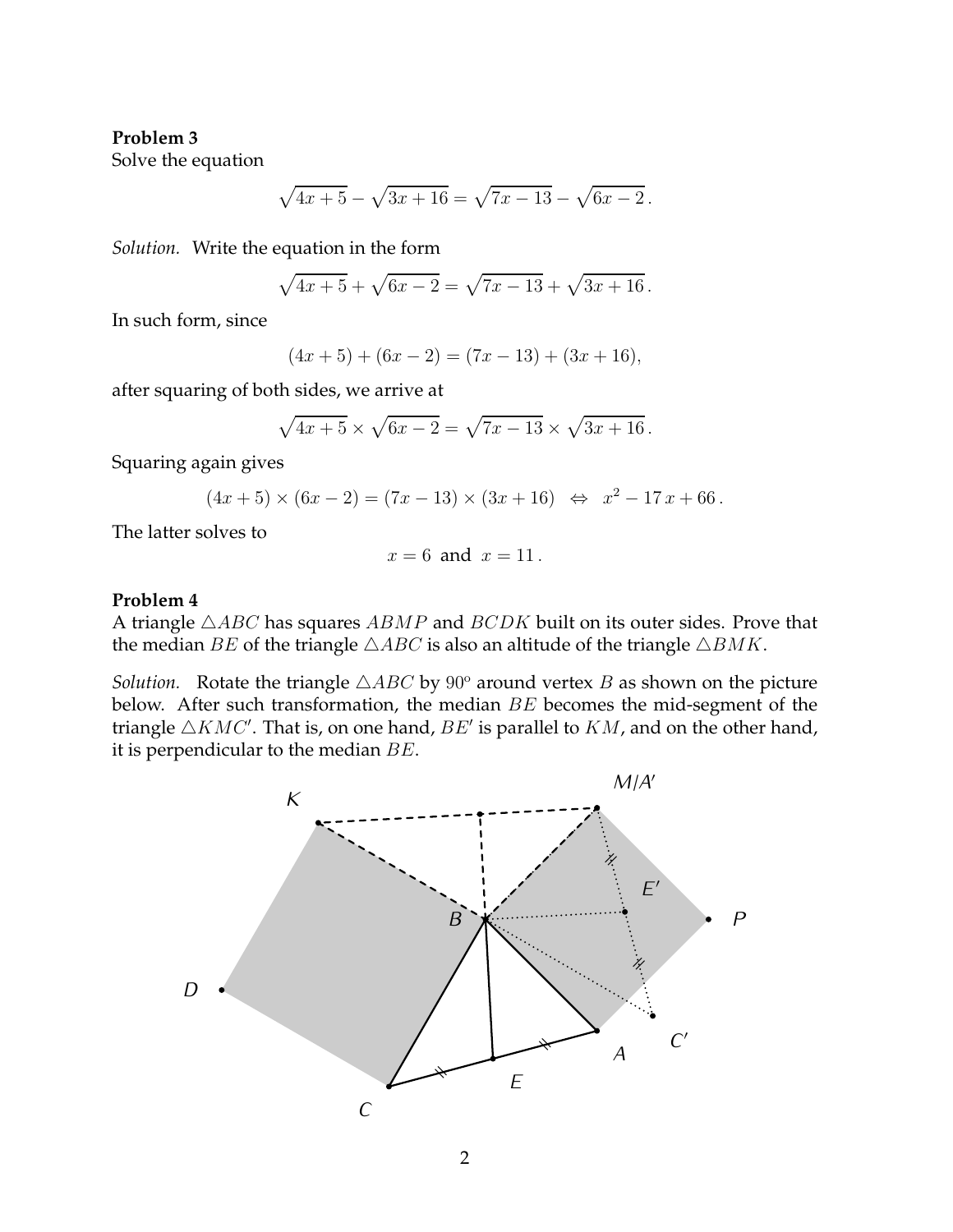Find a five-digit number which equals 45 times the product of its digits.

*Solution.* Let

$$
N=\overline{abcde}
$$

be the number. We are given that

$$
\overline{abcde} = 45 \, a \, b \, c \, d \, e \, .
$$

Note first that every digit  $a$ ,  $b$ ,  $c$ ,  $d$  and  $e$  is odd. Indeed, otherwise,  $N$  is a multiple of 10 and hence  $e = 0$  and  $N = 0$ .

So, every digit *a*, *b*, *c*, *d* and *e* is odd. Since *N* is a multiple of 5, it follows that  $e = 5$ . Furthermore, since N is a multiple of 25, then  $d = 7$  (the case  $d = 2$  is not allowed, since every digit is odd). On the other hand, since  $N$  is a multiple of 9, the value

$$
a+b+c+12
$$

is also a multiple of 9. Hence, the options are

| $a+b+c+12=18 \Leftrightarrow a+b+c=6$      |
|--------------------------------------------|
| $a+b+c+12=27 \Leftrightarrow a+b+c=15$     |
| $a+b+c+12 = 36 \Leftrightarrow a+b+c = 24$ |
|                                            |

However  $a + b + c$  is odd, hence

$$
a+b+c=15.
$$

Finally,

$$
45 \times 35 \times abc \le 100\,000
$$

so

$$
abc \leq 63.
$$

Thus, the choices for  $a$ ,  $b$  and  $c$  are narrowed down to:

| a, b, c in some order $\Rightarrow$ abc $45 \times 35 \times abc$ |               |                    |          |
|-------------------------------------------------------------------|---------------|--------------------|----------|
| 9, 5, 1                                                           |               | $\Rightarrow$ 45   | 70.875   |
| 9, 3, 3                                                           |               | $\Rightarrow$ 81   | abc > 63 |
| 7, 7, 1                                                           | $\Rightarrow$ | -49                | 77 175   |
| 7, 5, 3                                                           |               | $\Rightarrow$ 10.5 | abc > 63 |

So a solution is

$$
N=77\,175\,.
$$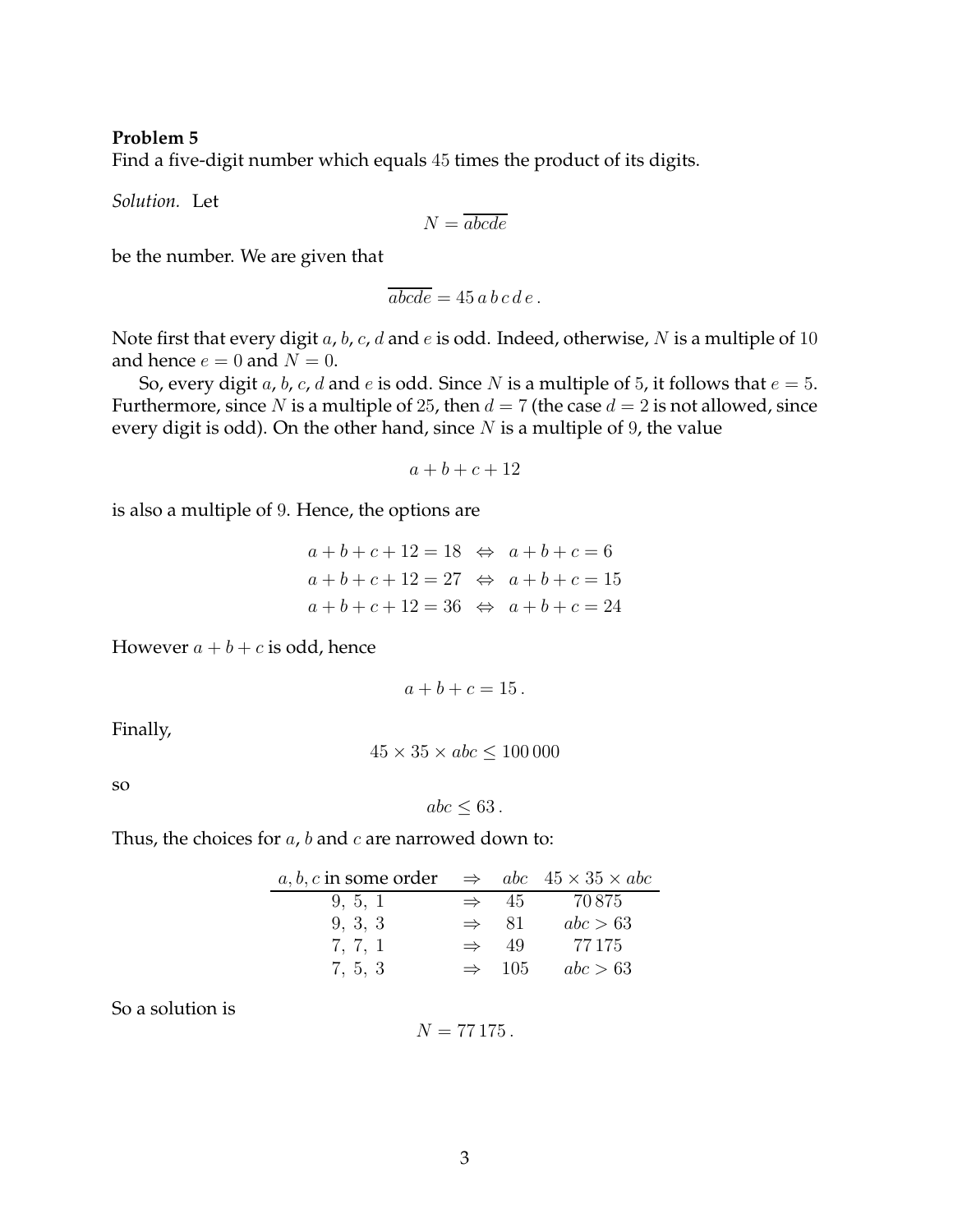For two rectangles A and B on a plane, we write  $A \subseteq B$ , if the rectangle A can be placed inside the rectangle B. For instance, if A is a rectangle with sides  $2 \times 1$ , B is a rectangle with sides 2×2, and C is a rectangle with sides 1×3, then we can write  $A \subseteq B$ and  $A \subseteq C$ . However, we can write neither  $B \subseteq C$  nor  $C \subseteq B$ .

(a) Prove that among 101 rectangles on a plane with integer sides not exceeding 100, there are three rectangles  $A$ ,  $B$  and  $C$  such that

$$
A\subseteq B\subseteq C\,.
$$

(b) Prove that among 2015 rectangles with integer sides not exceeding 100, there are 41 rectangles  $A_1, A_2, \ldots, A_{41}$  such that

$$
A_1 \subseteq A_2 \subseteq \ldots \subseteq A_{41} \, .
$$

*Solution.* For every rectangle with sides a and  $b$  ( $a \leq b$ ) place a point with coordinates  $(b, a)$  on the plane. All possible rectangles with integer sides not exceeding 100 are shown on the following picture. We group these rectangles into 50 disjoint chains as shown on the picture.



Within each chain, the rectangles are completely ordered by the relation  $A \subseteq B$ . Hence, since

$$
2\times 50<100\,
$$

for any 101 rectangles, there are three which end up on the same chain, and therefore, these three form a completely ordered subset.

Similarly, in case of 2015 rectangles, since

$$
40 \times 50 < 2015
$$

among 2015 rectangles, there are 41 placed on the same chain and therefore completely ordered.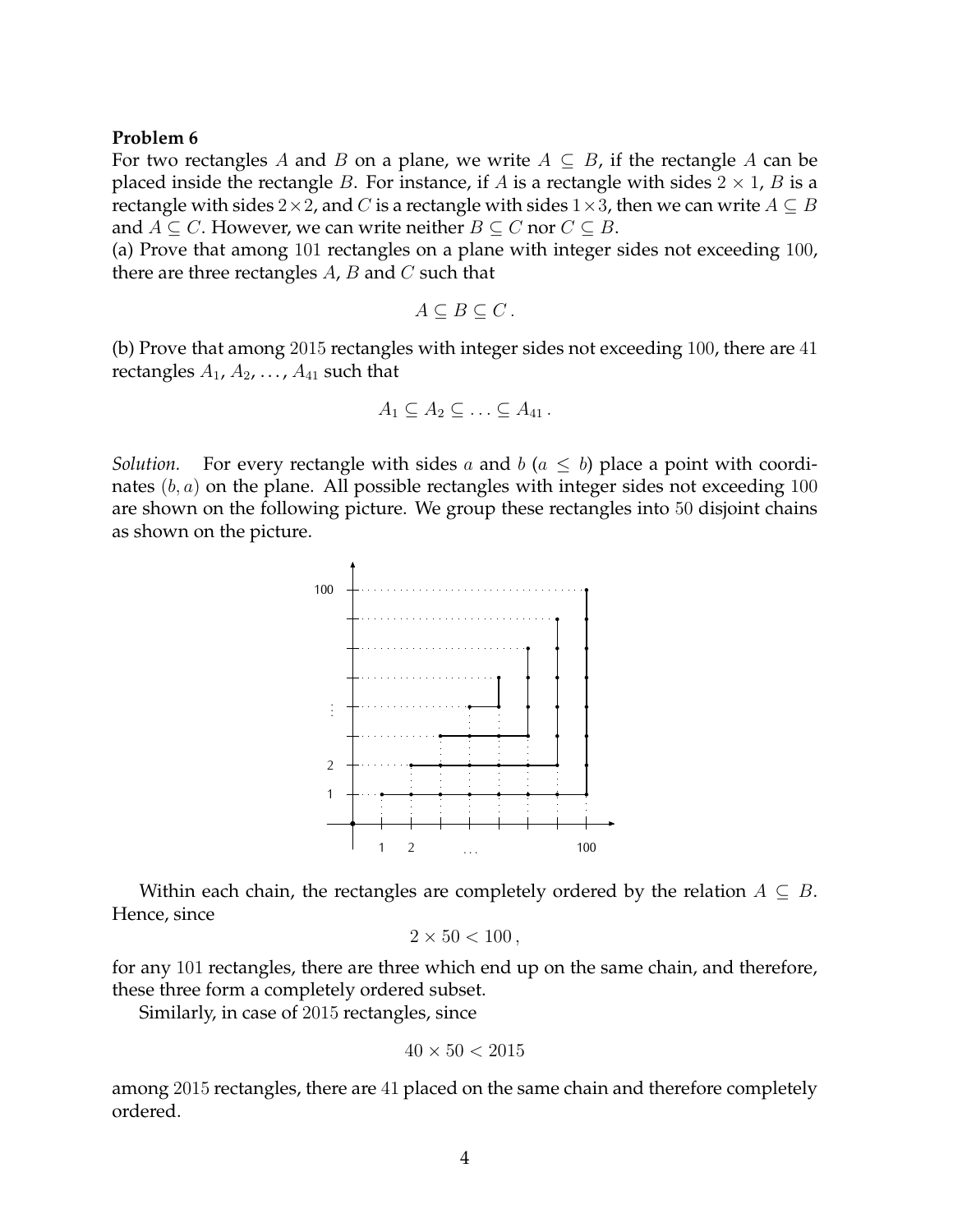# **2015 UNSW School Mathematics Competition Senior Division - Problems and Solutions**

Solutions by **Denis Potapov**[2](#page-4-0)

#### **Problem 1**

A spherical planet has 37 satellites. Prove that there is always a point on the surface of the planet such that at most 17 satellites are seen from this point.

*Solution.* Fix any two satellites, say  $S_1$  and  $S_2$ , and construct the plane through these satellites and the centre of the planet. Let  $A$  and  $B$  be the end points of the diameter of the planet perpendicular to this plane. The group of satellites visible from A does not intersect with the group of satellites visible from  $B$ . Moreover, the satellites  $S_1$  and  $S_2$ are also not visible from both point  $A$  and point  $B$ . Thus, at most

$$
17 = [(37 - 2)/2]
$$

are visible from either point  $A$  or point  $B$ .

### **Problem 2**

The sequence of numbers  $\left\{a_k\right\}_{k=1}^\infty$  is such that

$$
a_1 = 1
$$
  
and  $a_{k+1} \ge a_k + \frac{1}{a_k}$ ,  $k = 2, 3, ...$ 

Prove that  $a_{100} > 14$ .

*Solution.* Since  $a_{k+1} - a_k \geq \frac{1}{a_k}$  $\frac{1}{a_k}$ , it follows that

$$
a_{k+1}^2 - a_k^2 = (a_{k+1} - a_k) \times (a_{k+1} + a_k) \ge \frac{1}{a_k}(a_{k+1} + a_k) = \frac{a_{k+1}}{a_k} + 1.
$$

Since the sequence  $\left\{a_k\right\}_{k=1}^\infty$  consists of positive numbers, we see that

$$
a_{k+1} \ge a_k + \frac{1}{a_k} > a_k \,,
$$

so  $a_{k+1}$  $\frac{k+1}{a_k} > 1$ . Thus,

$$
a_{k+1}^2 - a_k^2 \ge \frac{a_{k+1}}{a_k} + 1 > 2
$$

and

$$
a_{100}^2 - a_1^2 = (a_{100}^2 - a_{99}^2) + (a_{99}^2 - a_{98}^2) + \dots + (a_2^2 - a_1^2) > 99 \times 2 = 198
$$

<span id="page-4-0"></span><sup>&</sup>lt;sup>2</sup>Dr. Denis Potapov is a Senior Lecturer in the School of Mathematics and Statistics at UNSW Australia.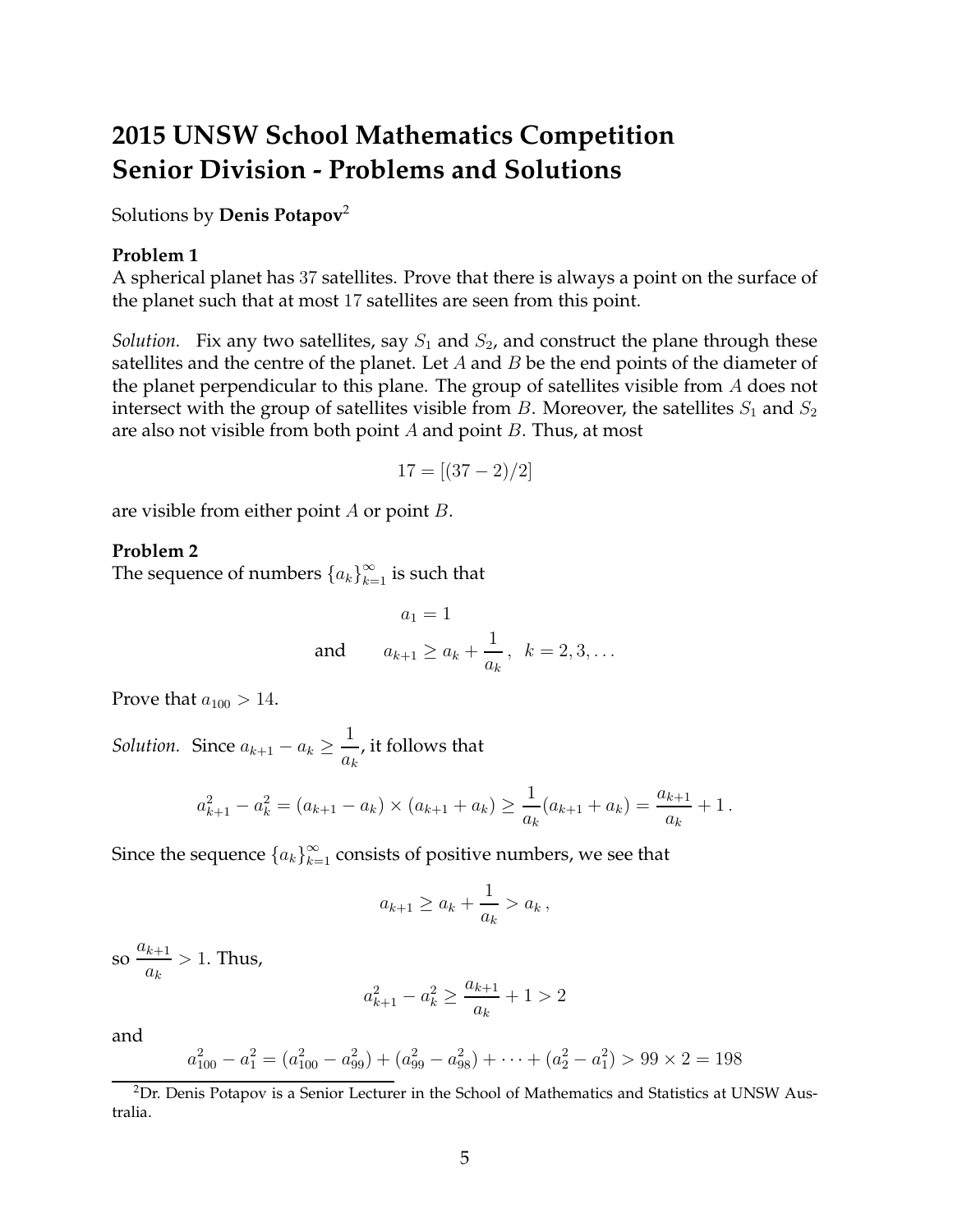$$
a_{100} > \sqrt{196} > 14.
$$

You are given a square table filled with positive integers. On every move, you are allowed to take 1 from every element of a row; or to multiply every element of a column by 2. Prove that there is a strategy which can reduce every element in the table to zero.

*Solution.* We call a row a "zero row" if it consists of all zero entries; we call a row a "non-zero row" if it consists of all non-zero entries; we call a row a "partially zero row" if it has some (but not all) zero entries.

(a) Assume that the table has some zero rows. In this case, applying the allowed operations on another row (a non-zero row or a partially zero row) does not affect the existing zero rows.

(b) Originally, every row is non-zero. Let us show that every non-zero row can be converted to a zero row such that a partially non-zero row never appears. This, together with part (a) finishes the solution to this question.

Indeed, fix a non-zero row, say R. Firstly, every column which has entry exactly 1 in the row R is multiplied by 2. Secondly, every entry of the row R is reduced by 1. As a result, every entry of the row  $R$  which had value 1, kept the value 1. Every other entry of the row  $R$  is reduced by 1.

By sufficiently repeating the above strategy, every entry of the row  $R$  can be reduced to value 1 without making the row  $R$  a partially zero row during this reduction.

Finally, when the row R consists of all 1's, we reduce to zero each entry of the row R by one move of the first type.

#### **Problem 4**

Find a five-digit number which equals 45 times the product of its digits.

*Solution.* Let

$$
N=\overline{abcde}
$$

be the number. We are given that

$$
\overline{abcde} = 45 \, a \, b \, c \, d \, e \, .
$$

Note first that every digit a, b, c, d and e is odd. Indeed, otherwise, N is a multiple of 10 and hence  $e = 0$  and  $N = 0$ .

So every digit a, b, c, d and e is odd. Since N is a multiple of 5, then  $e = 5$ . Furthermore, since N is a multiple of 25, then  $d = 7$  (the case  $d = 2$  is not allowed, since every digit is odd). On the other hand, since  $N$  is a multiple of 9, the value

$$
a+b+c+12
$$

is also a multiple of 9. Hence, the options are

$$
a+b+c+12=18 \Leftrightarrow a+b+c=6
$$

so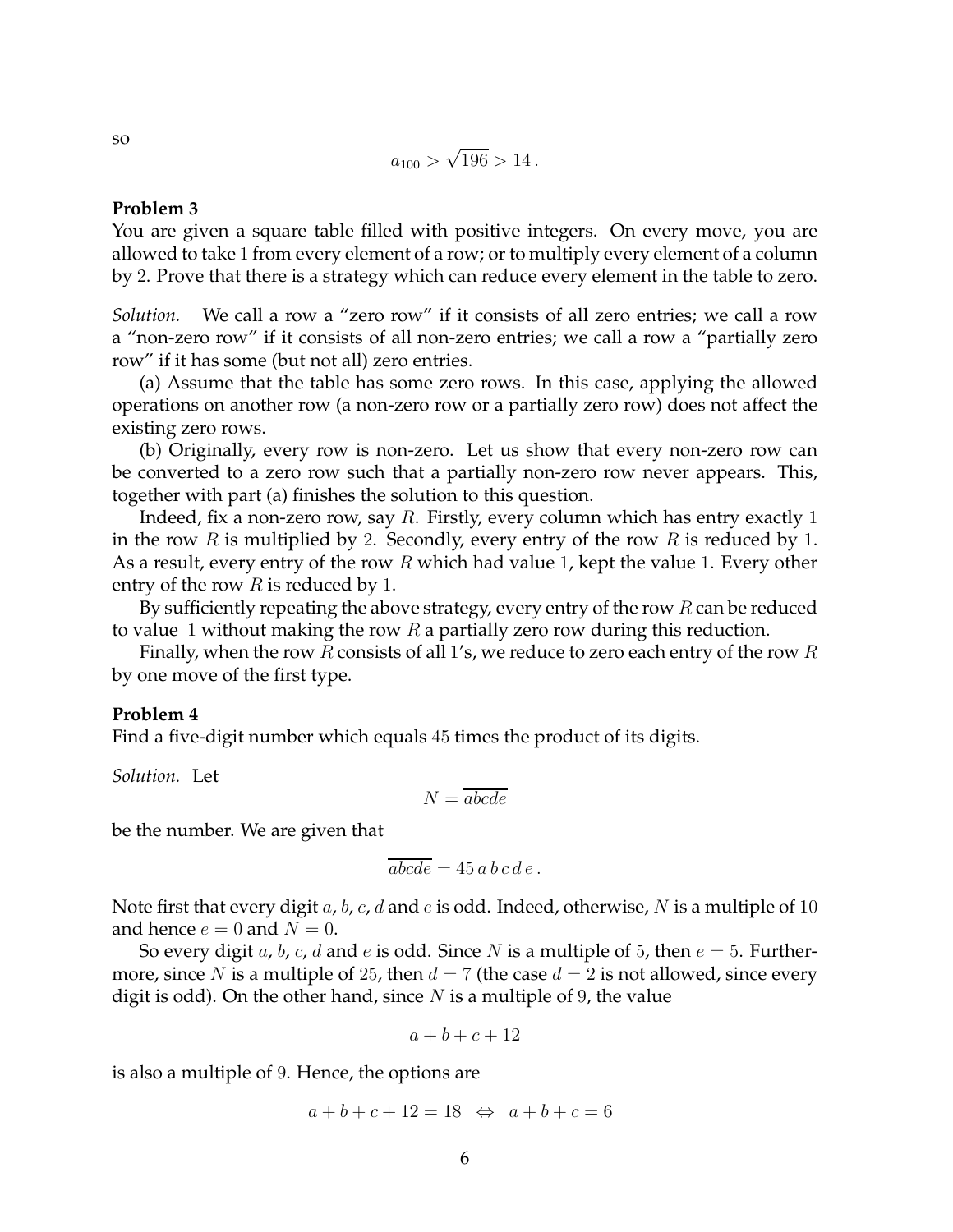$$
a + b + c + 12 = 27 \Leftrightarrow a + b + c = 15
$$
  
 $a + b + c + 12 = 36 \Leftrightarrow a + b + c = 24$ 

However  $a + b + c$  is odd, hence

$$
a+b+c=15.
$$

Finally,

$$
45 \times 35 \times abc \le 100\,000
$$

so

$$
abc \leq 63.
$$

Thus, the choices for  $a$ ,  $b$  and  $c$  are narrowed down to:

| a, b, c in some order $\Rightarrow$ abc $45 \times 35 \times abc$ |                   |          |
|-------------------------------------------------------------------|-------------------|----------|
| 9, 5, 1                                                           | $\Rightarrow$ 45  | 70.875   |
| 9, 3, 3                                                           | $\Rightarrow$ 81  | abc > 63 |
| 7, 7, 1                                                           | $\Rightarrow$ 49  | 77 175   |
| 7, 5, 3                                                           | $\Rightarrow$ 105 | abc > 63 |
|                                                                   |                   |          |

So a solution is

$$
N=77\,175\,.
$$

## **Problem 5**

The radius of the circumscribed circle of a triangle is  $\frac{65}{6}$ . Find the third side of the triangle if the other two are 20 and 13 and every angle is acute.

*Solution.* Let

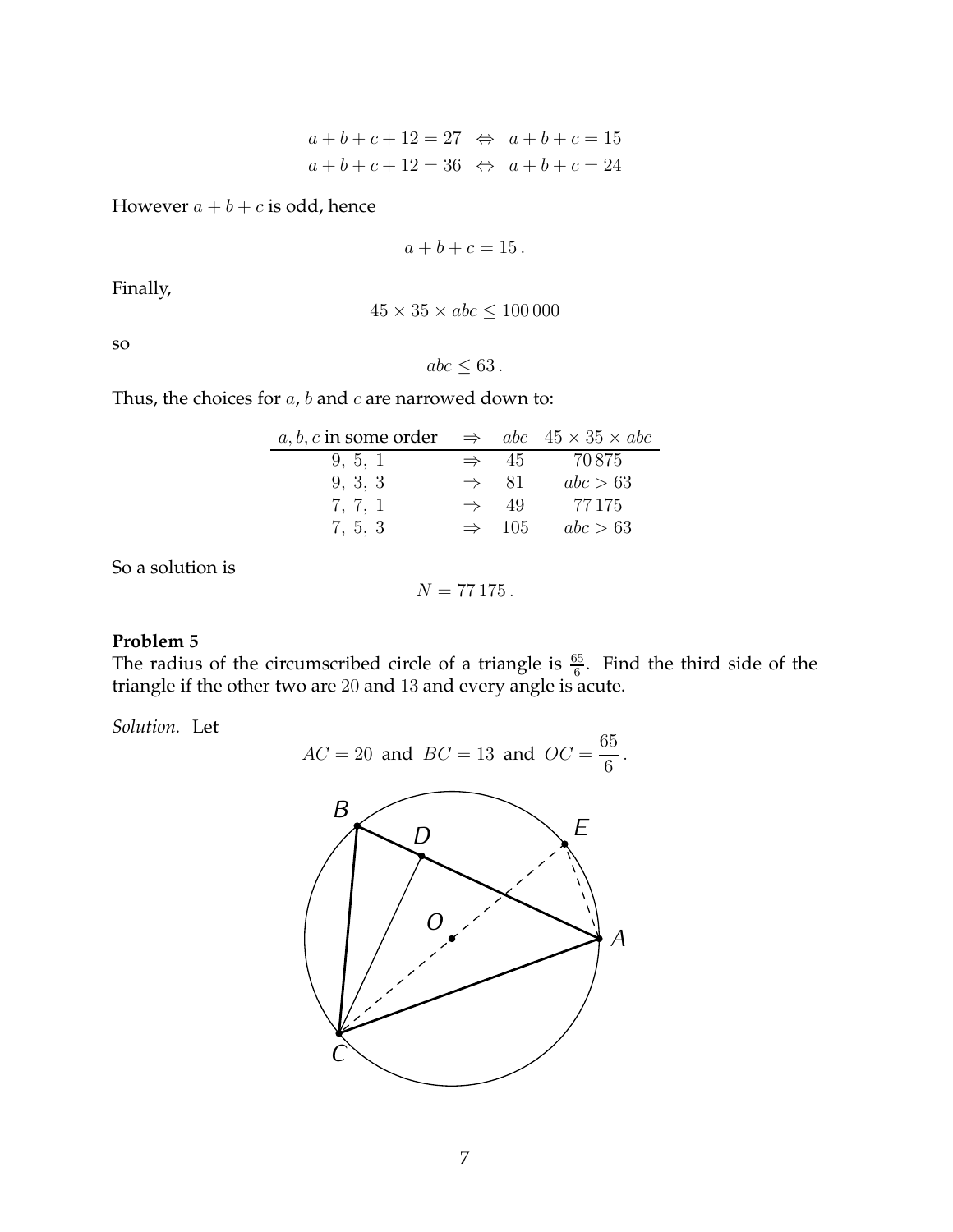Let CD be the height of  $\triangle ABC$  and let CE be the diameter of the circle. Connect points A and E. The triangle  $\triangle CAE$  is right-angled since the angle  $\angle CAE$  is rested on a diameter. Hence, the triangles

$$
\triangle ACE \text{ and } \triangle CDB
$$

are similar. The similarity implies that

$$
\frac{CD}{CB} = \frac{AC}{CE}.
$$

Solving for CD gives

$$
CD = \frac{CB \times AC}{CE} = \frac{13 \times 20}{2 \times \frac{65}{6}} = 12.
$$

By Pythagoras' Theorem applied to  $\triangle CDB$ ,

$$
DB = \sqrt{13^2 - 12^2} = 5
$$

and, by By Pythagoras' Theorem on  $\triangle ADC$ ,

$$
AD = \sqrt{20^2 - 12^2} = 16.
$$

Thus,

$$
AB = 16 + 5 = 21.
$$

#### **Problem 6**

Let  $F(x)$  be a polynomial with integer coefficients and let

 $a_1, a_2, \ldots, a_m$ 

be integers such that for any  $n \in \mathbb{N}$ , there is an  $a_i$  such that  $F(n)$  is a multiple of  $a_i$ . Prove that there is one  $a_i$  such that  $F(n)$  is a multiple of  $a_i$  for any  $n \in \mathbb{N}$ . *Note:* The following theorem is known as **The Chinese Remainder Theorem** and it can

be used in the solution of this problem without proof.

## **Theorem**

Let

 $q_1, q_2, \ldots, q_r \in \mathbb{Z}$ 

be positive pairwise coprime integers. For any integers

$$
x_1, x_2, \ldots, x_r \in \mathbb{Z}
$$

there is an integer  $x \in \mathbb{Z}$  such that

$$
x \equiv x_i \pmod{q_i}, \ \ i = 1, 2, \dots, r.
$$